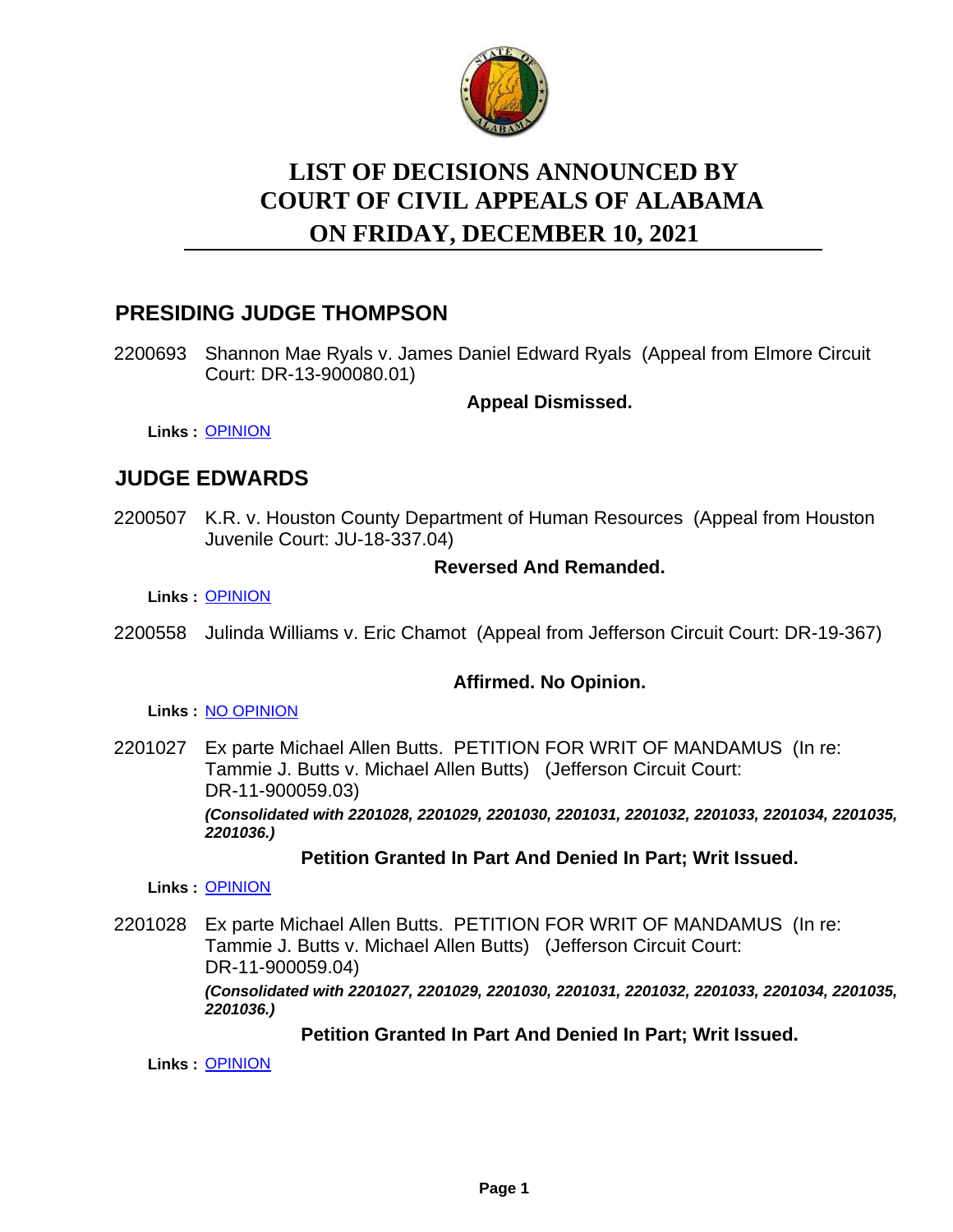2201029 Ex parte Michael Allen Butts. PETITION FOR WRIT OF MANDAMUS (In re: Tammie J. Butts v. Michael Allen Butts) (Jefferson Circuit Court: DR-11-900059.05) *(Consolidated with 2201027, 2201028, 2201030, 2201031, 2201032, 2201033, 2201034, 2201035, 2201036.)*

#### **Petition Granted In Part And Denied In Part; Writ Issued.**

**Links :** [OPINION](https://acis.alabama.gov/displaydocs.cfm?no=1110982&event=67N0J1Q94)

2201030 Ex parte Michael Allen Butts. PETITION FOR WRIT OF MANDAMUS (In re: Tammie J. Butts v. Michael Allen Butts) (Jefferson Circuit Court: DR-11-900059.06) *(Consolidated with 2201027, 2201028, 2201029, 2201031, 2201032, 2201033, 2201034, 2201035, 2201036.)*

#### **Petition Granted In Part And Denied In Part; Writ Issued.**

**Links :** [OPINION](https://acis.alabama.gov/displaydocs.cfm?no=1110982&event=67N0J1Q94)

2201031 Ex parte Michael Allen Butts. PETITION FOR WRIT OF MANDAMUS (In re: Tammie J. Butts v. Michael Allen Butts) (Jefferson Circuit Court: DR-11-900059.07)

> *(Consolidated with 2201027, 2201028, 2201029, 2201030, 2201032, 2201033, 2201034, 2201035, 2201036.)*

#### **Petition Granted In Part And Denied In Part; Writ Issued.**

**Links :** [OPINION](https://acis.alabama.gov/displaydocs.cfm?no=1110982&event=67N0J1Q94)

2201032 Ex parte Michael Allen Butts. PETITION FOR WRIT OF MANDAMUS (In re: Tammie J. Butts v. Michael Allen Butts) (Jefferson Circuit Court: DR-11-900059.08)

*(Consolidated with 2201027, 2201028, 2201029, 2201030, 2201031, 2201033, 2201034, 2201035, 2201036.)*

#### **Petition Granted In Part And Denied In Part; Writ Issued.**

**Links :** [OPINION](https://acis.alabama.gov/displaydocs.cfm?no=1110982&event=67N0J1Q94)

2201033 Ex parte Michael Allen Butts. PETITION FOR WRIT OF MANDAMUS (In re: Tammie J. Butts v. Michael Allen Butts) (Jefferson Circuit Court: DR-11-900059.09)

*(Consolidated with 2201027, 2201028, 2201029, 2201030, 2201031, 2201032, 2201034, 2201035, 2201036.)*

#### **Petition Granted In Part And Denied In Part; Writ Issued.**

**Links :** [OPINION](https://acis.alabama.gov/displaydocs.cfm?no=1110982&event=67N0J1Q94)

2201034 Ex parte Michael Allen Butts. PETITION FOR WRIT OF MANDAMUS (In re: Tammie J. Butts v. Michael Allen Butts) (Jefferson Circuit Court: DR-11-900059.10)

> *(Consolidated with 2201027, 2201028, 2201029, 2201030, 2201031, 2201032, 2201033, 2201035, 2201036.)*

#### **Petition Granted In Part And Denied In Part; Writ Issued.**

**Links :** [OPINION](https://acis.alabama.gov/displaydocs.cfm?no=1110982&event=67N0J1Q94)